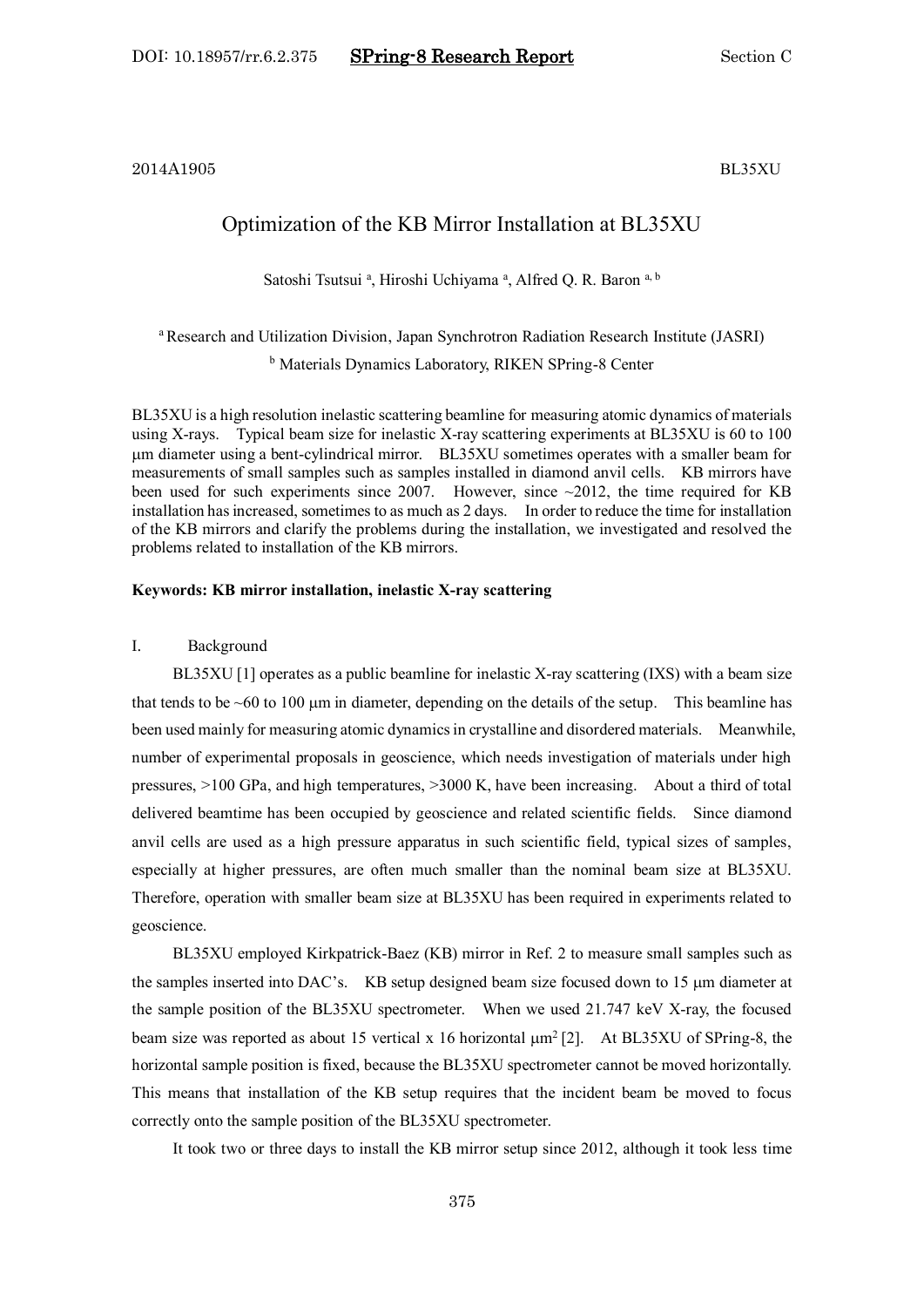before 2012. In order to optimize the KB setup with reasonable time, we investigate the origin of failure to optimize it within a day or so, and learn the optimization of the KB mirror setup. This investigation was performed with 17.793 keV of X-rays, which is usually for DAC studies.

### II. Optimization of KB mirror installation

Beam focusing at BL35XU is realized by a compound setup of a bent cylindrical mirror and KB mirrors as shown in Fig. 1. The beam is over-focused by the bent cylindrical mirror and the KB mirrors are aligned to X-ray beam. When the KB mirrors are used, beam path is different from that in normal use without the KB mirrors: there is a shift in the vertical which is compensated by spectrometer alignment as shown in Fig. 1(a). However, in the horizontal, the fixed scattering center of the large, 10 m, two-theta-arm means that the incident beam must be shifted to keep the horizontal beam position at the sample unchanged as shown in Fig. 1(b). This requires complete re-alignment of the beamline focusing optics. In order to install and optimize the KB mirror setup quickly, positions of the KB mirrors must include motion range of the translation stages both with and without use of the KB mirrors and be well controlled with reproducibility.



Fig. 1. Schematic drawing of focusing setup at BL35XU. Solid (Dotted) line depicts X-ray in use of (without) KB mirror.

The situation from 2012 on was aggravated by two issues: one was disagreement with the movable ranges of translation stages for the KB mirrors; the other is loss of reproducibility of some slits, used as a reference for the X-ray beam position in the normal setup, located at the upstream from the KB setup. The former is caused by long-term drift of the backscattering angle of the high resolution monochromator. The latter is caused by loss of reproducibility of the incident slit owing to hardening of grease on translation stages for incident beam slit. To resolve the former problem, we tune the backscattering angle of high resolution monochromator to  $\delta = 0.3$  mrad, where 2 $\delta$  is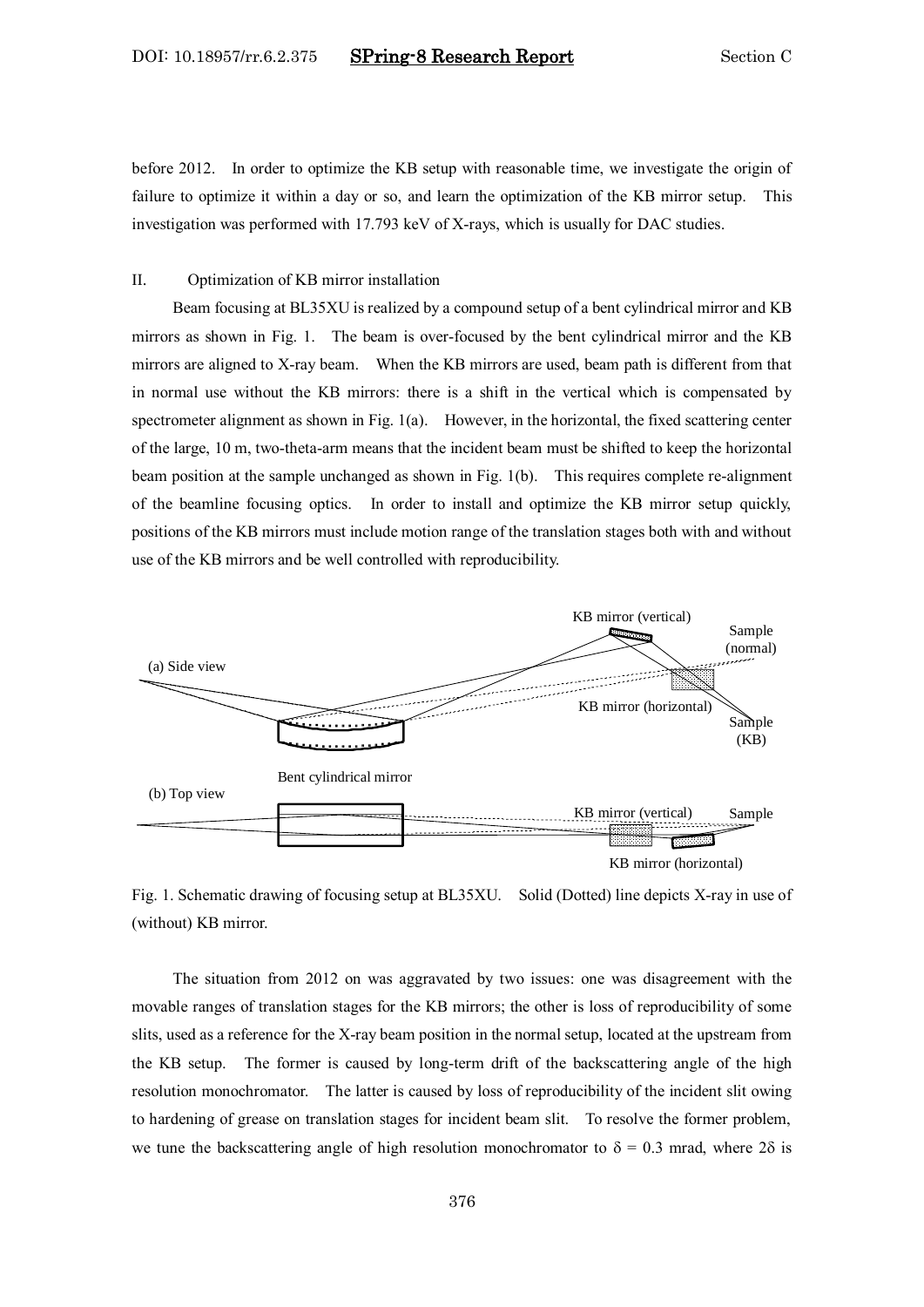defined as the angle difference between incoming beam and scattering beam directions, before aligning the KB mirror setup. To resolve the latter problem, the grease from the translation stages was replaced.

The results obtained in this investigation are shown in Fig. 2. The measurements were carried out by knife edge scan using a gold wire with 200  $\mu$ m diameter. The obtained beam size reaches 15 vertical x 16 horizontal  $\mu$ m<sup>2</sup>, which is a typical beam size delivered to experiments related to geoscience using Si(9 9 9) backscattering setup at BL35XU at present.



Fig. 2. Beam profiles focused by the combination of the KB mirrors with the bent-cylindrical mirror at BL35XU. Blue circles depict data taken by Au wire edge scans. Red triangles are the difference and a fit (solid line).

#### III. Summary

This work enabled the time for the setup of the spectrometer for small samples to be reduced to  $\sim$  1 day (~24 hours), including both the installation of the KB setup and the spectrometer re-alignment, after it had become longer and longer and longer beginning in ~2012. Issues relating to drift of the backscattering angle to achieve high-energy resolution setup for IXS and grease hardening which hurt the reproducibility of translation stages for slits

#### **Acknowledgements**

We thank Dr. Naomi Kawamura for suggestion of a tool for Au wire edge scan.